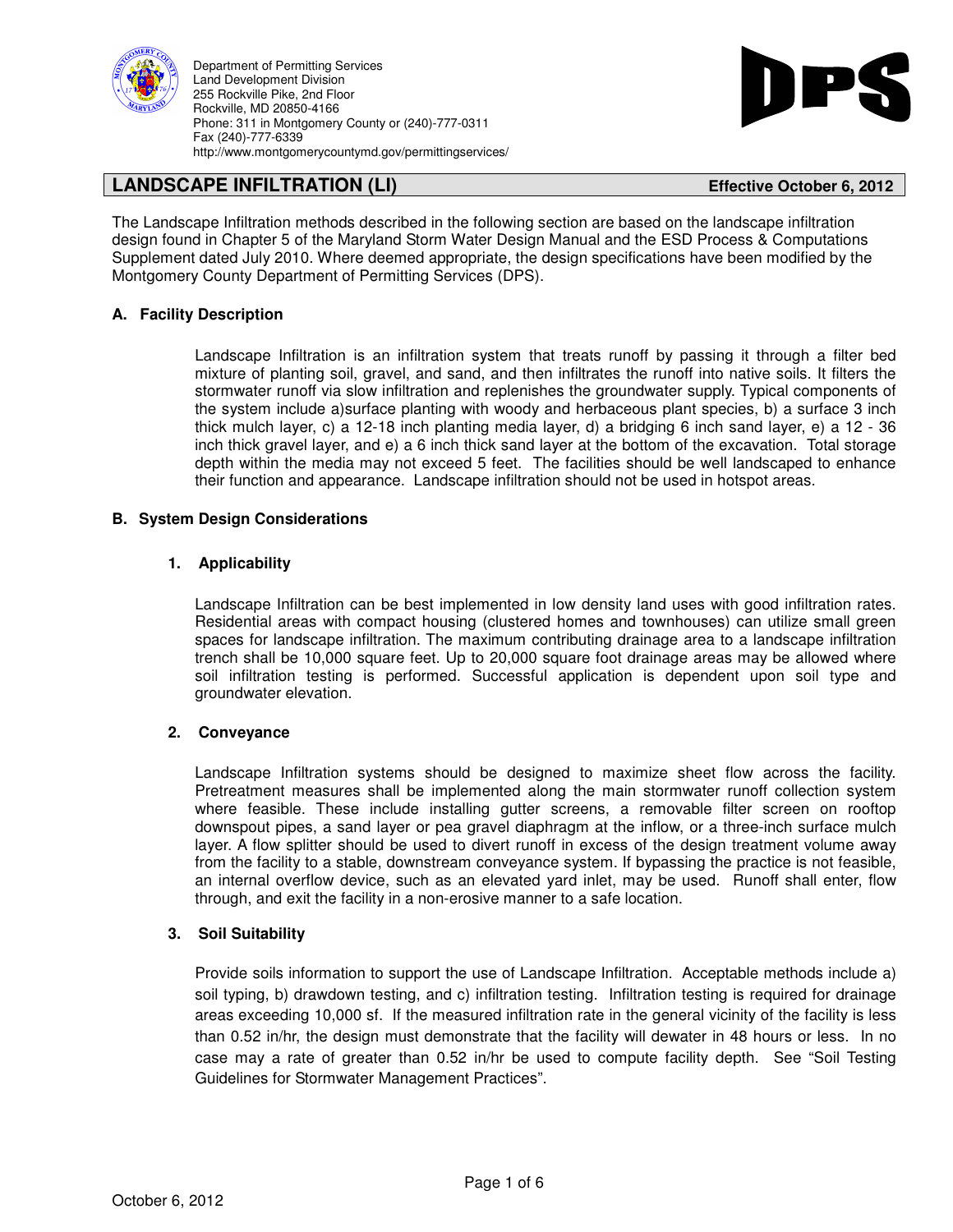



# **4. Setbacks / Limitations**

a. Infiltration systems must be located at least 20 feet (horizontal distance) from basement walls and 10 feet from slab-on-grade structures.

b. Landscape Infiltration trenches must not be placed on slopes greater than 15 percent, or within fill soils.

c. Landscape Infiltration systems shall be located a minimum of 100 feet from any water supply well, and 30 feet from any septic easement.

d. A minimum 5 foot horizontal distance, as measured from the edge of the filter medium, shall be maintained between any utility line and a Landscape Infiltration trench. Except when located within a public right-of-way, no utility line should be placed under or within the landscape infiltration trench.

e. A minimum 10 foot horizontal distance shall be maintained between infiltration practices (measured filter wall to filter wall).

# **C. Specifications and Details**

### **1. Sizing**

The facility shall be sized to capture and store 100% of the target treatment volume. A minimum of 6" and maximum of 12" of temporary surface ponding must be provided above the planting media. The surface area (Af) of a landscape infiltration practice shall be at least 2% of the contributing drainage area. Planting media shall be between 12 and 18 inches deep. The total storage provided in the facility shall be computed as the storage provided in the temporary surface ponding area and the storage provided in the portion of the planting media, gravel and sand layers located directly below the base of the temporary ponding area. Computations shall account for the porosity ( $n = 0.40$ ) of the planting media, gravel, and sand. Subsurface storage provided beyond the limits of the base of the temporary surface ponding area or total storage provided in excess of that required to treat the runoff for the 1 year, 24-hour design storm shall not be counted towards the total ESDv provided.

To the extent possible, facilities should have irregular outlines to blend naturally into the environment. Rectangular is not natural.

# **2. Inflow Design Criteria**

Runoff shall enter the landscape infiltration facility in a non‐erosive manner (less than 2 fps). Inflow may be through depressed curbs with wheel stops, curb cuts, level spreaders, bubblers, or conveyed directly using downspouts, covered drains, catch basins, or other acceptable conveyance methods. Particular care must be taken to prevent erosion of the surface mulch layer.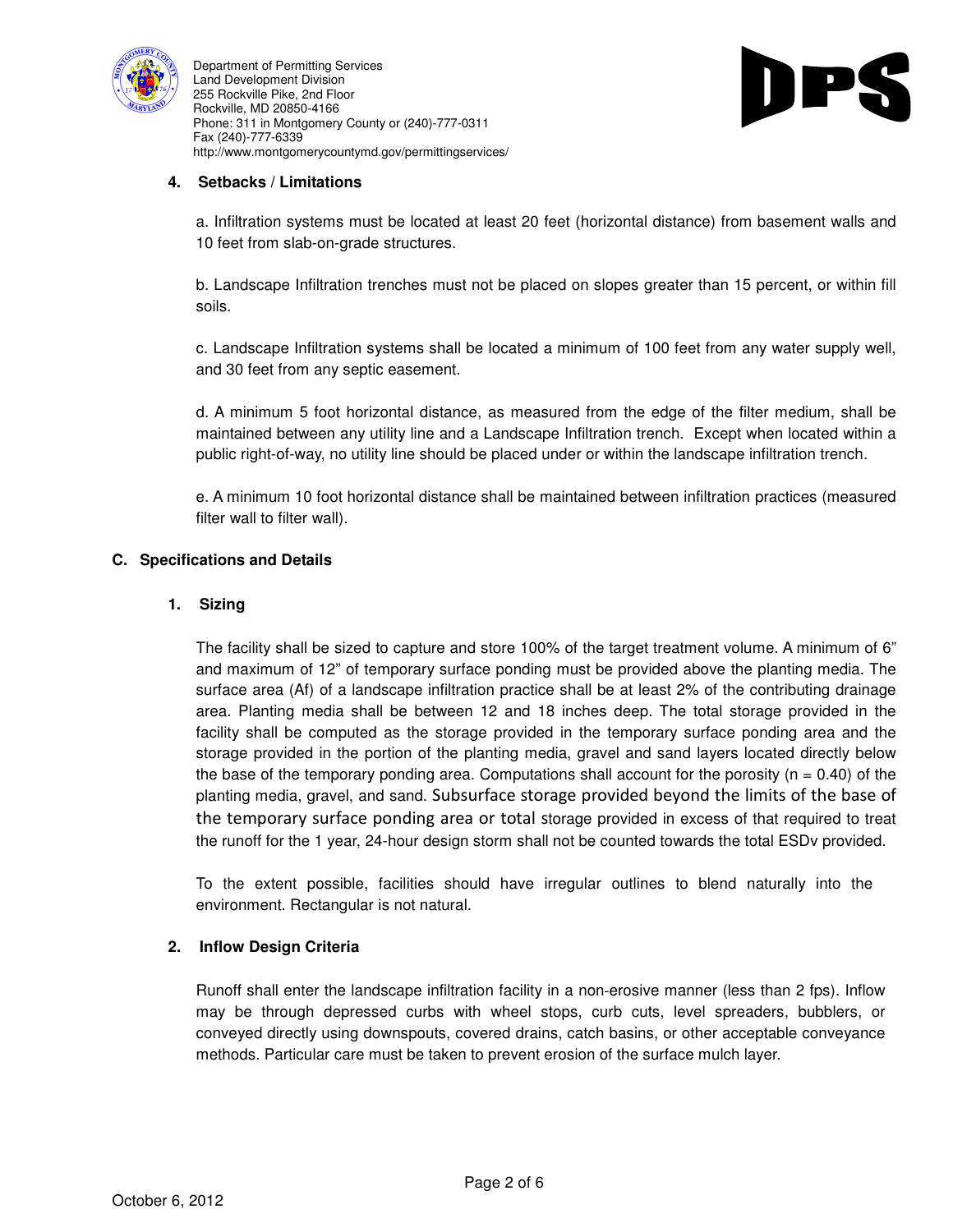



# **3. Overflow Design Criteria**

If an internal overflow device is needed, a yard inlet or dome cap inlet may be used. When this method is used, the domed caps must extend to the design storage level.

A safe non‐erosive outlet below the outfall must be provided. Safe conveyance of the developed 10‐year storm through the facility must be demonstrated.

# **4. Plant Materials**

Plants, through their pollutant uptake and evapo-transpiration of stormwater runoff, play a key role in the overall effectiveness of the Landscape Infiltration device. The use of native plants is encouraged, but they are not appropriate in all situations. And while no hard planting rule exists, the plants should be a mix of trees, shrubs and herbaceous materials. Because of the relatively shallow depth of the planting media, it is preferable to plant the surface of the facility with herbaceous materials only. Trees and shrubs should be planted at the perimeter of the facility where they are not directly over the sand and gravel layers, so that adequate soil depth is available. The number and type of tree and shrub plantings for the system may vary, especially where aesthetics or other considerations such as screening or shading are critical to site development. The planting design should anticipate that the mature canopy of trees and shrubs, together with the areas planted with herbaceous materials, should cover at least 85% of the Landscape Infiltration device. Trees shall be a minimum of 1 1/2 in. caliper, shrubs shall be minimum 2 gal. size, herbaceous flowering perennials shall be a minimum 1 quart size, and grasses and grass-like perennials shall be a minimum size of 2" plugs All plantings shall be in accordance with the Montgomery County landscape guidelines. All landscape plans must be sealed by a registered landscape architect. Since the plants are an integral part of the Landscape Infiltration system, no changes to the approved landscape plan will be allowed unless an alternate plant list, prepared by a registered landscape architect, has been approved by DPS prior to installation. Since plant availability can change, DPS suggests including an alternate plant list on the landscaping plans.

# **5. Mulch**

The surface mulch layer will consist of standard fine shredded aged hardwood mulch. The mulch should be applied uniformly to a depth of 3 inches. Yearly replenishing may be necessary. Pine bark is not acceptable.

# **6. Planting Media**

The planting media shall be 12 to 18 inches thick and shall consist of 1/3 perlite or Solite, 1/3 compost and 1/3 topsoil. The perlite shall be coarse grade horticultural perlite. The compost shall be high grade compost free of stones and partially composted woody material. The topsoil shall meet the following minimum criteria: contain no more than 10% clay, 30‐55% silts and 35‐60% sand. The soil shall be free of stones, stumps, roots or other similar objects larger than 2 inches. The first layer of the planting media shall be lightly tilled to mix it into the sand layer, so as not to create a definitive boundary. The planting material shall be flooded after placement. Any settlement that occurs shall be filled back to the design elevation.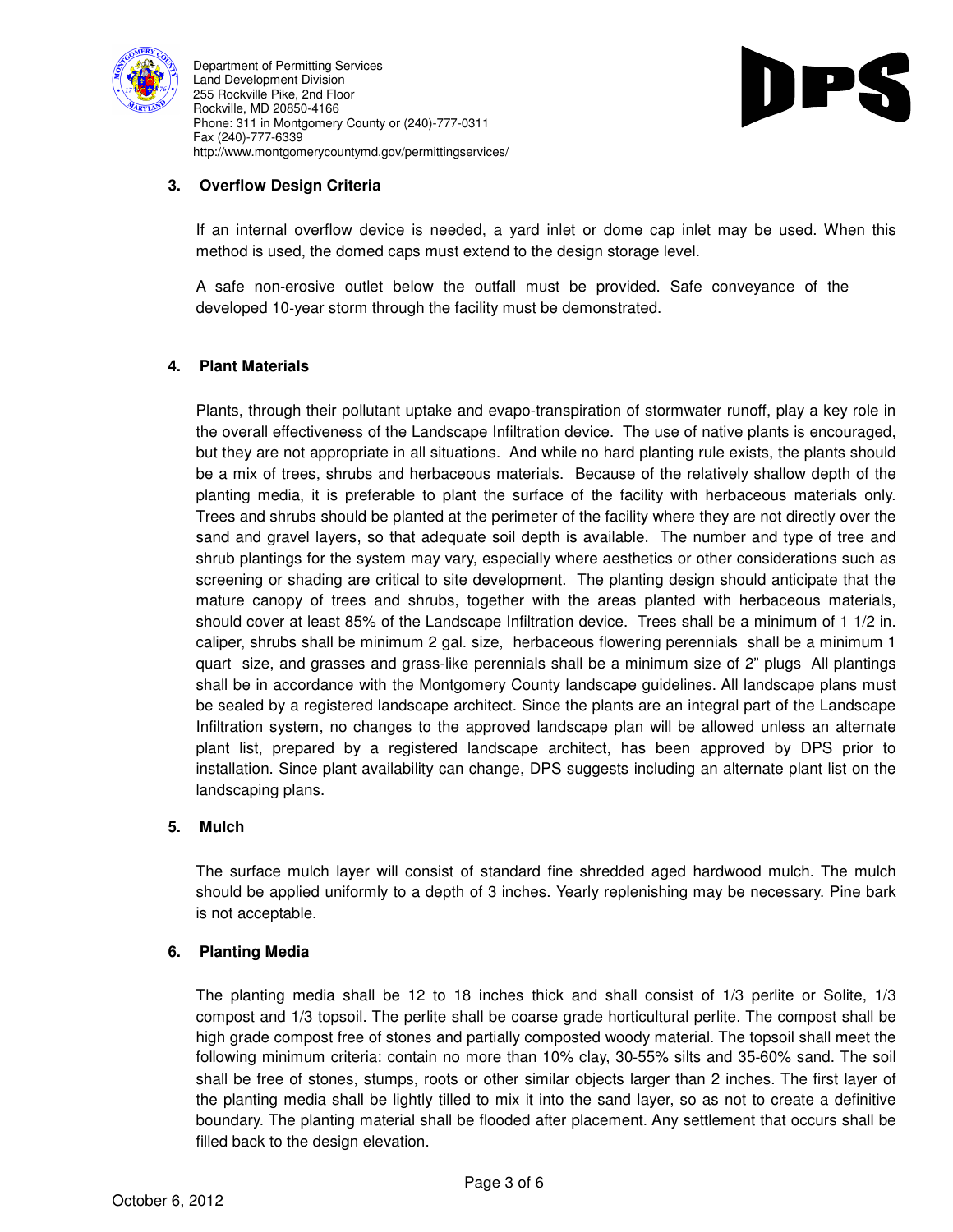



# **7. Sand Layer**

A 6-inch layer of sand shall be provided to allow for a bridging medium between the planting media and the stone within the bed. ASTM C33 or AASHTO M6 Fine Aggregate Concrete Sand is required per Montgomery County sand specifications. Sub soils shall not be compacted.

# **8. Gravel Bed**

The gravel layer shall be a minimum of 12 inches and must meet MSHA size #7 (Table 901A).

### **9. Sand Bed**

ASTM C33 or AASHTO M6 Fine Aggregate Concrete Sand is required per Montgomery County sand specifications. Sub soils shall not be compacted.

### **10. Filter Fabric**

Provide approved filter cloth (Mirafi 140N or approved equivalent) on the sides of the trench only. Do not place any geotextile or filter fabric on the bottom of the trench, or horizontally anywhere within the facility.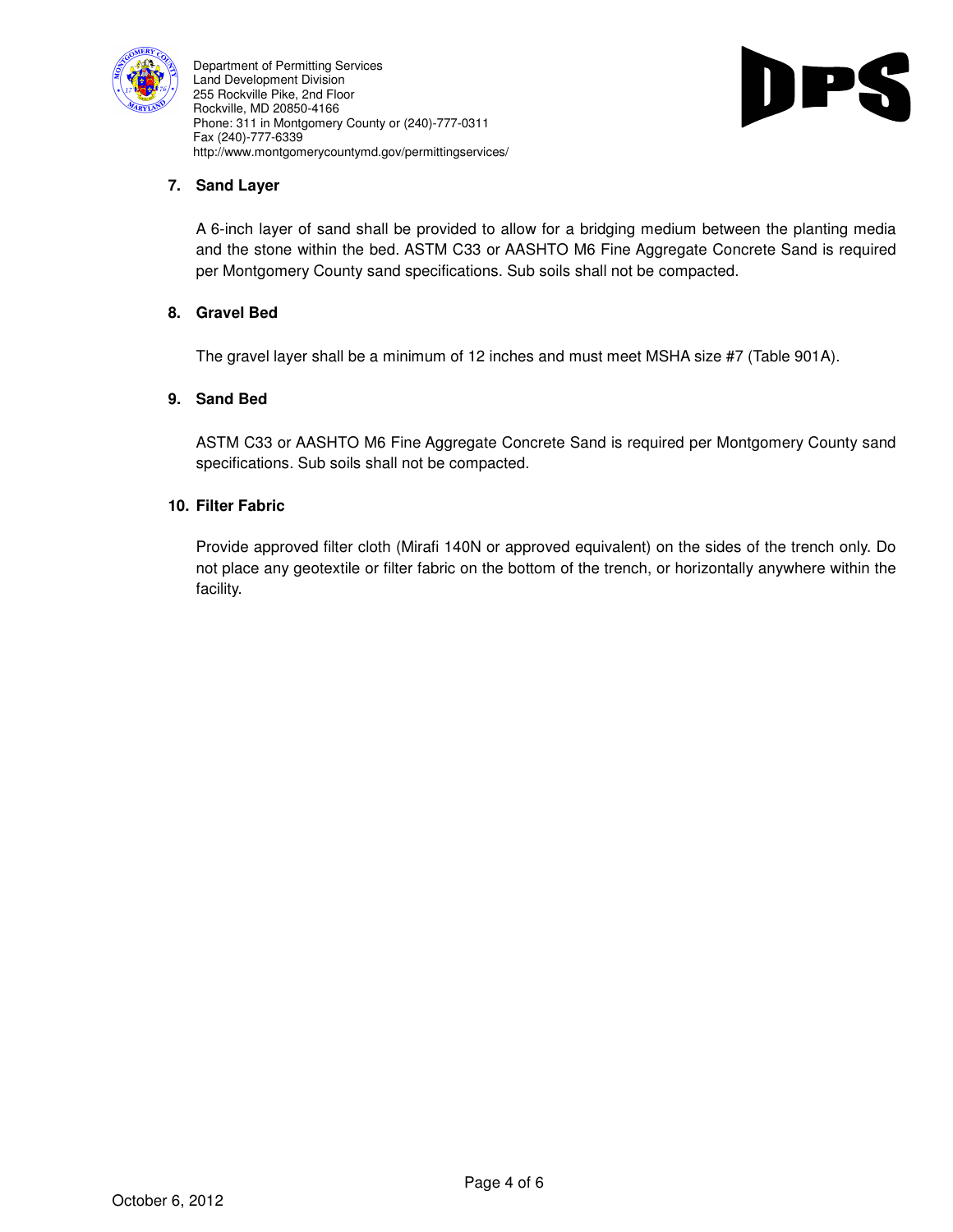



# **Landscape Infiltration Sizing Example**

A Landscape Infiltration facility is being designed to treat the runoff from the front roofs of a row of town homes and adjacent sidewalk. The target  $ESD<sub>V</sub>$  for the overall project has already been determined. The total drainage area to the facility is 10,000 square feet (6,000 square feet impervious area and 4,000 square feet of lawn. Please note that the filter area is not included in the drainage area to the facility and the maximum drainage area of 10,000 square feet to this facility has been met.

Calculate the maximum volume that can be stored in the facility:

| ESDv(MAX)    | = [(Pe) (Rv) (A)]/12           | Rv | $= 0.05 + (.009 \times I)$               |  |
|--------------|--------------------------------|----|------------------------------------------|--|
|              | $=[(2.6n)(0.59)(10,000sf)]/12$ |    | $= 0.05 + (.009*60) = 0.59$              |  |
| $= 1,278$ cf |                                |    | $=$ (Imp. area/Total Drainage Area)*100  |  |
| $P_{\rm e}$  | $=$ Max of 2.6"                |    | $= (6,000/10,000 \text{ sf})*100 = 60\%$ |  |

Calculate the minimum volume that must be stored in the facility:

| ESD <sub>v</sub> (MIN)            | $=$ [(Pe) (Rv) (A)]/12 | R٧ | $= 0.05 + (.009 \times I)$  |
|-----------------------------------|------------------------|----|-----------------------------|
| $= [(1.0") (0.59) (10,000sf)]/12$ |                        |    | $= 0.05 + (.009*60) = 0.59$ |

 $= 492$  cf

To calculate the ESDv provided by this facility we will assume a ponding depth of 0.5' and a 36" thick media layer (12" planting media, 12" gravel bed, and 12" sand). The porosity for the media layer is  $n = 0.40$ . Assume the area of the filter bed (Af) is 500 sf.

• ESDv=Storage volume + storage in filter media (note: to be conservative the volume contained in the 3:1 side slope area was not included)

 $= (500 \text{ s}f^*0.5') + [0.4^*(500 \text{ s}f^*3.0')] = 850 \text{ cf}$ 

Since the proposed ESDv is smaller than the ESDv (Max) and larger than the ESDv (Min), the facility is acceptable. The surface area of the facility can be increased so that a max ESDv of 1,278 cf is attained. In this case a filter area of 752 sf will produce an ESDv of 1,278 cf which is acceptable and will yield a Pe of 2.6" for this drainage area which is greater than the 1" min, and equal to the 2.6" max.

- 3. Lastly the filter area must be checked to verify that it is not less than 2% of the facility drainage area.
	- Af%=(500 sf/10,000 sf)\*100 = 5%

Therefore this design is acceptable.